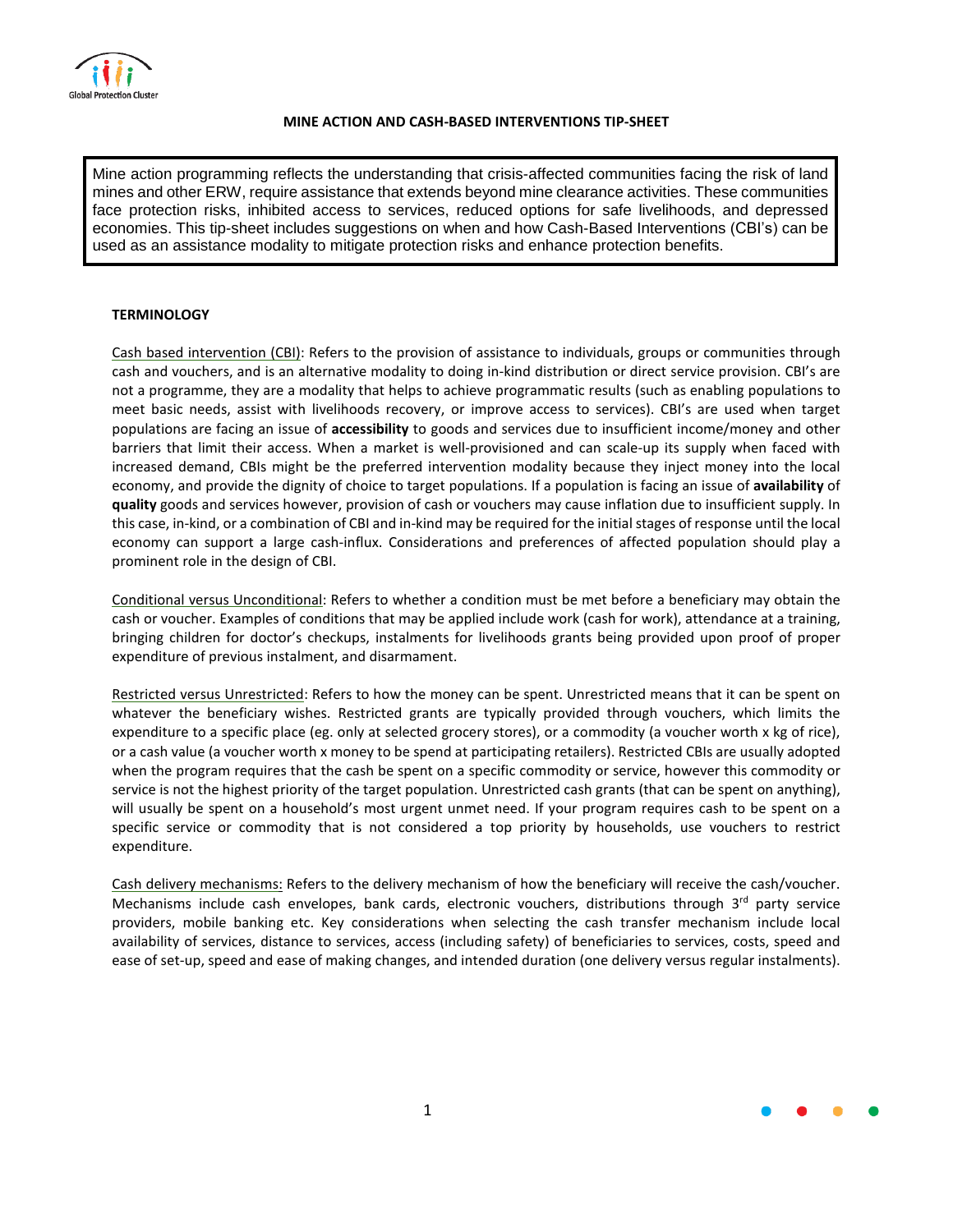

### **KEY MESSAGES**

- Mine Action includes demining (non-technical and technical survey, marking and fencing, clearance and land release, Mine Risk Education (MRE), victim assistance (consisted of emergency and ongoing medical care, rehabilitation, psycho-social support and socio-economic inclusion) and stockpile destruction.
- Do not assume that CBI's are not suitable modality to be used in Mine Action programming. Use evidence base to inform your decision.
- There are multiple forms of Cash-Based Interventions, ranging from Multi-Purpose Grants, restricted, unrestricted, conditional and unconditional cash transfers and vouchers, cash and vouchers for assets and trainings, to cash for work and social protection safety nets. The programme outcome to be achieved, safety and economic conditions in local context and preferences of affected population should guide the selection of a particular type of CBI, either alone or in combination with complementary programming. For advice on whether economic conditions are favourable to use CBI's as a programming modality in a specific context, reach out to your local Cash Working Group for guidance.
- Even if an economy cannot support a CBI modality at the beginning of the programme, as roads improve and access to market improve, the economic conditions for implementing CBI will become more favourable.
- Do no harm: If the local economy can support a CBI modality, however the choice is made to ship large quantities of commodities into an area in-kind, this may result in the program cutting demand for locally available goods.
- When selecting cash delivery mechanism, considerations must be given regarding access for persons living with disabilities, including land mine survivors with mobility, sight or hearing impairments as well as survivors suffering from mental health issues. Reflect it in the design of your accountability mechanisms, ie community feedback and complaint. It is not disability itself that makes people vulnerable but the barriers to access that they face. These barriers are usually context-specific and part of lived experience of persons with disabilities, so work with them, and not just for them, to identify these barriers.
- Mine clearance capacity often cannot meet demand, leaving mine/ERW affected communities to cope with explosive hazard risk that threatens their livelihoods and subsequently, their lives and limbs. For those people who have an accident with a mine/ERW and survive, generating income tends to be priority. Once communities have been cleared of mine/ERW, subsequent support is often required to restore environment and lives of people affected by crisis. Applying human-centred approach helps shifting attention to people, their livelihoods, their choices and preferences from the focus on mine clearance only.

## **THE EVIDENCE SHOWS THAT:**

•

• Intentional mine/ERW risk taking behavior is often motivated by livelihood pressures. Economic necessity and lack of alternative income opportunities may lead to collection of unexploded ERW, which subsequently are neutralized by the villagers themselves and then sold as scrap metal with extracted explosives used for example, for fishing. This puts them at risk of a mine/ERW accident. Prohibiting scrap metal collection might have a counter-effect, ie force the trade underground and likely increase the risks to people that are already vulnerable in the face of serious livelihood challenges. CBI may facilitate alternative mine/ERW safe livelihood strategies, thereby reducing mine/ERW risk taking behavior. be an appropriate modality a to respond to and mitigate these protection risks through tailor-made approach.

"Effective and locally-owned MRE is not sufficient to encourage them [local residents] to stop high risk behaviors. As a result, there is increasing recognition of the need for new approaches to reducing risk. These should be linked to livelihood assistance and enterprise development opportunities, to discourage risk-takers and provide them with other livelihoods." Geneva International Centre for Humanitarian Demining (GICHD) quoted in Crini V., "Handicap International's risk education challenges", *Journal of ERW and Mine Action* 16:3 (2012), p. 19, accessed at

http://www.jmu.edu/cisr//journal/16.3/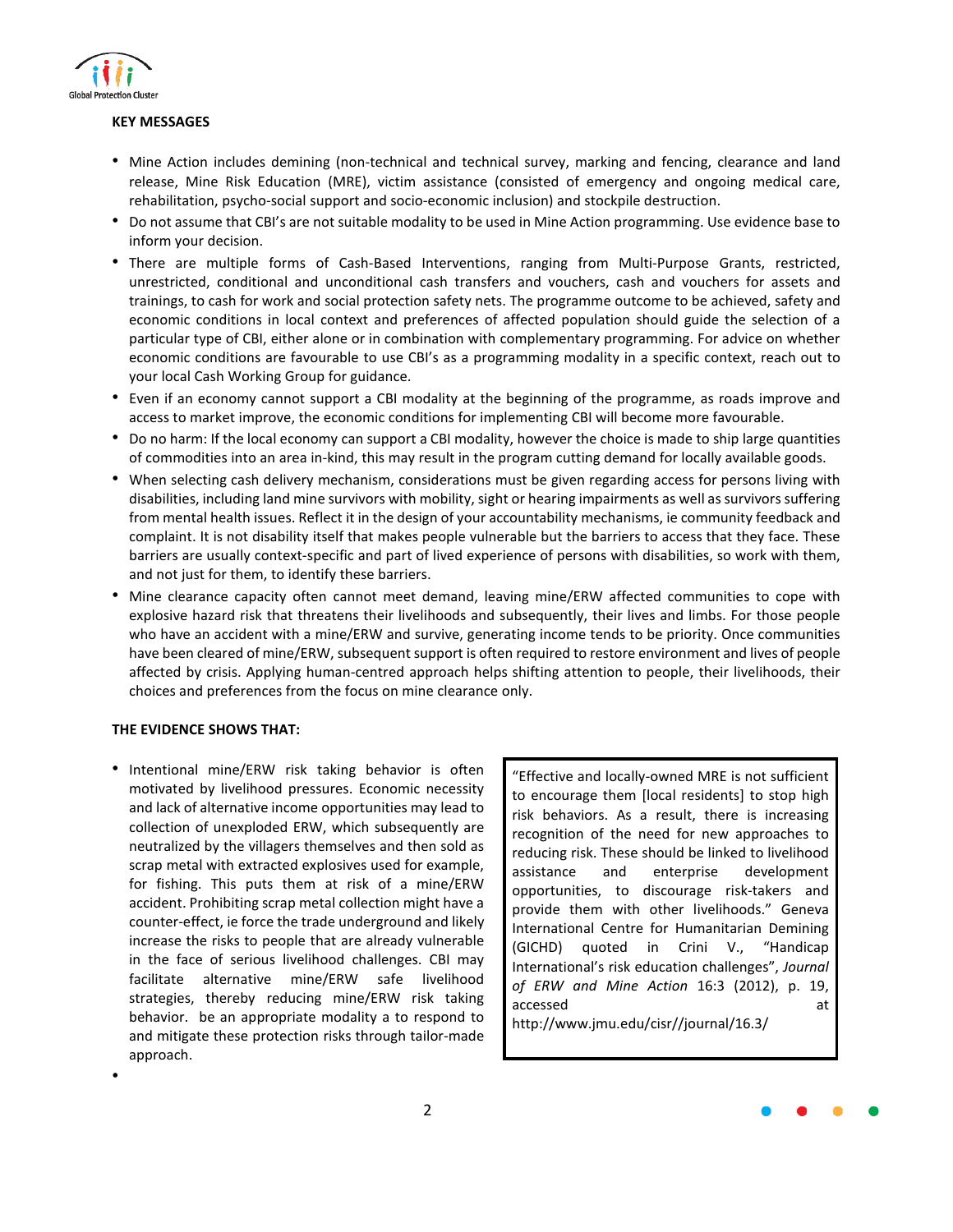

- Lack of job opportunities in areas affected by armed insurgency may lead to people (especially youth) getting involved in armed group activities and therefore creating additional explosive contamination and risks for communities. Ensuring that these vulnerable groups have accessto job opportunitiesis a key preventive measure.
- Securing a livelihood is a priority for mine/ERW survivors, as well asfor families of people injured and killed. Given that victim assistance is guided by the principle of non – discrimination, other people with injuries and disabilities, as well as other people who are vulnerable should also benefit from assistance provided.
- Combining CBI with other types of programming and appropriate services might result in more sustainable protection impact that goes beyond the duration of cash transfer.
- Demining of main transport routes will most likely result in post-crisis market-integration which in turn is likely to change patterns of economic activities in affected areas, i.e. the market will extend to previously remote areas, increase the flow of consumables and expand cash needs and aspirations.

# **PROGRAMME STRATEGY CONSIDERATIONS**

- a. Cash in Needs Assessment and Analysis
	- $\circ$  Programmatic assessment of needs of affected population, how UXOs/ERW impact upon their daily lives, safety & perceptions, and how risks may be exacerbated due to vulnerabilities and limited access to income. This stage is not linked to the decision making of using CBIs.
	- o After understanding what the needs are, assess why they need what they need; availability issues? Access due to insufficient funds? Access due to other issues?
	- o Either immediately or as part of a separate exercise follows market assessment, cash delivery service provider mapping.
- b. Cash in Strategic Planning
	- o The decision on the type of programming to implement (livelihood, basic needs, service provision), is not linked to the decision to use cash.
	- $\circ$  Once the decision is made on the programmatic priorities, the decision is made for each location on whether this assistance should be provided through in-kind, cash, service provision or a combination of the modalities. One program may use multiple different assistance modalities in different locations depending on the local economy and context.
- c. Cash in Resource Mobilisation
	- $\circ$  Include calculations of extra administrative staff, include start-up costs (such as buying the bank cards), consider price of commodities in remote locations (may be more expensive than estimates made in big cities), and incorporate planned transaction costs.
- d. Cash in Implementation and Monitoring
	- $\circ$  If a CBI program is implemented to facilitate access to commodities, plan for price monitoring to ensure that the program does not cause inflation due to demand being higher than supply.
	- o Monitor the safety, access, and ease of use of the CBI. Potentially plan for information sessions if it is an unfamiliar technology to the local population.
	- o Work in multi-functional/ multi-sectoral teams when designing, implementing and monitoring CBI, including cash officers, protection, health practitioners, education, SGBV, livelihood specialists, social and community workers, engineers. Multi-functional teams bring together different professional expertise, skills and functions that enable comprehensive analysis and consensus on common goals, outcomes and approaches.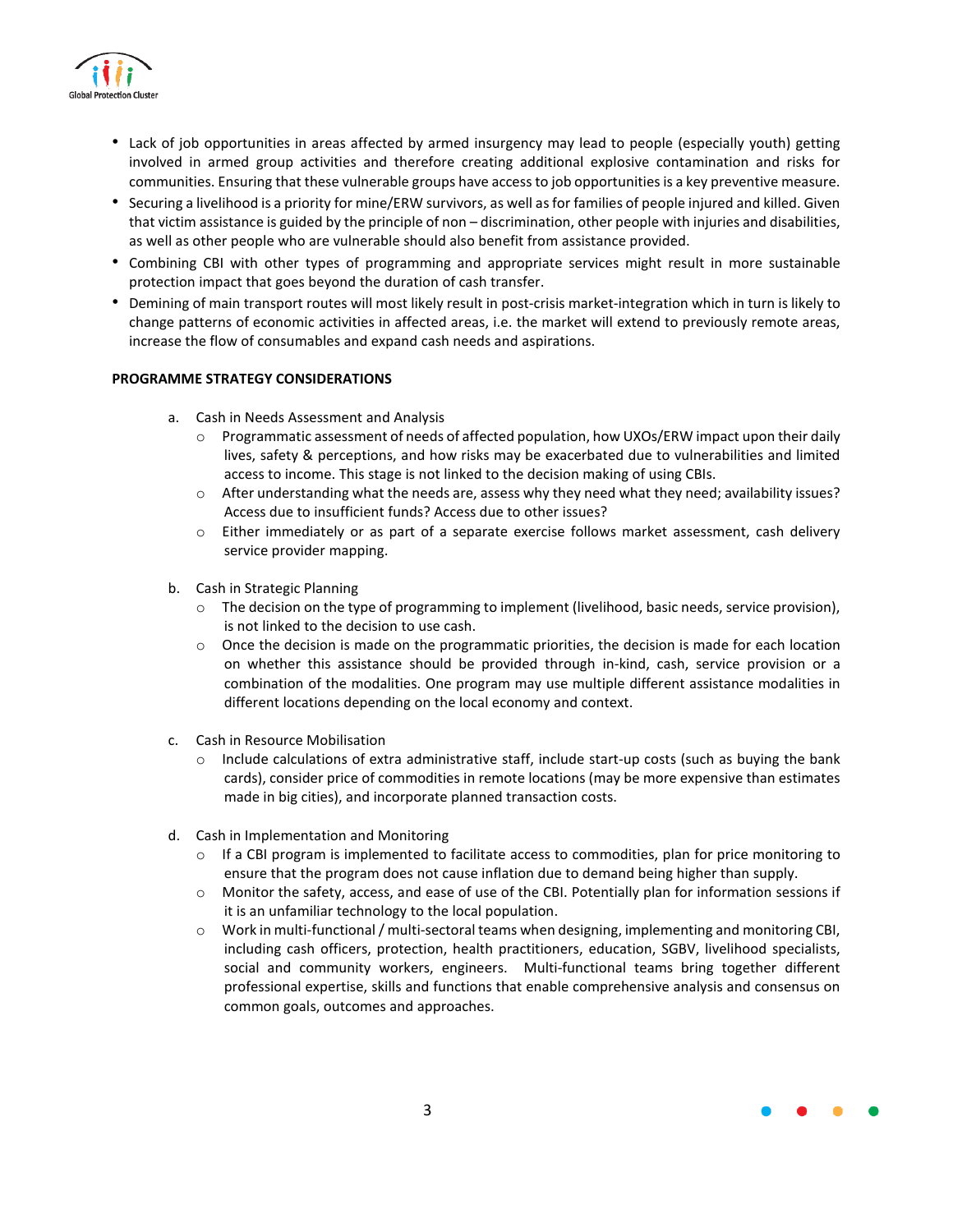

## **MINE RISK EDUCATION (MRE)**

- There is a relationship between MRE, poverty, protection risks and protection outcomes for children and CBI. Children of families living in poverty have an increased risk of dropping out of school (where MRE is generally conducted for children) and engaging in hazardous livelihood strategies, including work in mine/ERW affected areas, which further exposes them to being at risk of mine accident. Identifying and including these families in CBI might help reduce risks of hazardous work for their children and assist them in ensuring basic needs are met in a sustainable manner so that children can attend school.
- Prior to designing MRE, explore risk perceptions among affected population relevant to Mine Action and their relation with socio-economic system at micro, meso and macro level. Probe the community to rate and prioritise risks they face (even if they are temporal) to understand prevalence of some local practices having detrimental protection impact.

"Returning to school is vital to the socio-economic inclusion and psychosocial recovery of child survivors. Survivor assistance programs play an important role in promoting inclusion and access to education for children with disabilities. Survivors are often denied education because of issues ranging from transportation difficulties and inaccessible classrooms to the additional burden of educational costs on families with considerable medical expenses. For older adolescents, vocational training and incomegeneration opportunities can be crucial to socioeconomic inclusion, and yet programs strengthening their economic standing seldom consider adolescent age and gender."

Eke A., "Adapting survivor assistance to the needs of child survivors", *Journal of ERW and Mine Action* 17:3 (2013), p. 15, accessed at http://commons.lib.jmu.edu/cisr-journal/vol17/iss3/5

- Explore local risk reduction strategies among different socio-economic groups. What are the pragmatic
- responses these groups formulate in order to reduce their economic, social and political vulnerability?
- Identify thresholds when risk-taking behaviour decreases or stops among different socio-economic groups.
- Explore patterns of ownership and use of landed property and other resources, livelihood and income generation systems, socio-political organisation to understand motivations for risk-taking behaviours.
- Apply Age, Gender, Diversity approach to gauge the perceptions. Women, men, boys, girls and other groups might have different perceptions and risk management strategies.
- Labour division may vary across different socio-economic groups. Do not assume that only women or men or only girls or boys conduct certain livelihoods or household activities, as this might vary across social groups, geographical locations and individual families. Develop thorough gender and diversity analysis as a prerequisite of MRE and to better understand opportunities for and barriers to meaningful participation in MRE activities.
- Explore economic barriers to meaningful participation in MRE activities and consider appropriateness of cash for training or other form of CBI.

## **VICTIM ASSISTANCE**

- Victim assistance concerns mine/ERW casualties, survivors and indirect victims, as such, from a CBI perspective, there are clear links with disability and vulnerability due to the guiding principle of non – discrimination. This implies that CBI interventions should be considered in mine/ERW affected areas, or in those areas that have recently been cleared from mine/ERW or been released for safe use, and should target survivors and other persons with disabilities, as well as indirect victims (including family members of people killed) and other vulnerable persons. Close collaboration with mine action actors is as such necessary to obtain information about the victims in terms of gender, age and geographical location.
- Disability in itself does not always equate vulnerability, so look at how disability impacts on the vulnerability of individual and their household, ie factor it into the assessment and targeting process. For instance, one of the strongest indicators of how disability impacts on vulnerability includes household expenditure vis-a-vis income.
- When healthcare services are available, assess whether victims have access to required physical and mental health services. In situations where barriers to access include insufficient income, vouchers for medical visits,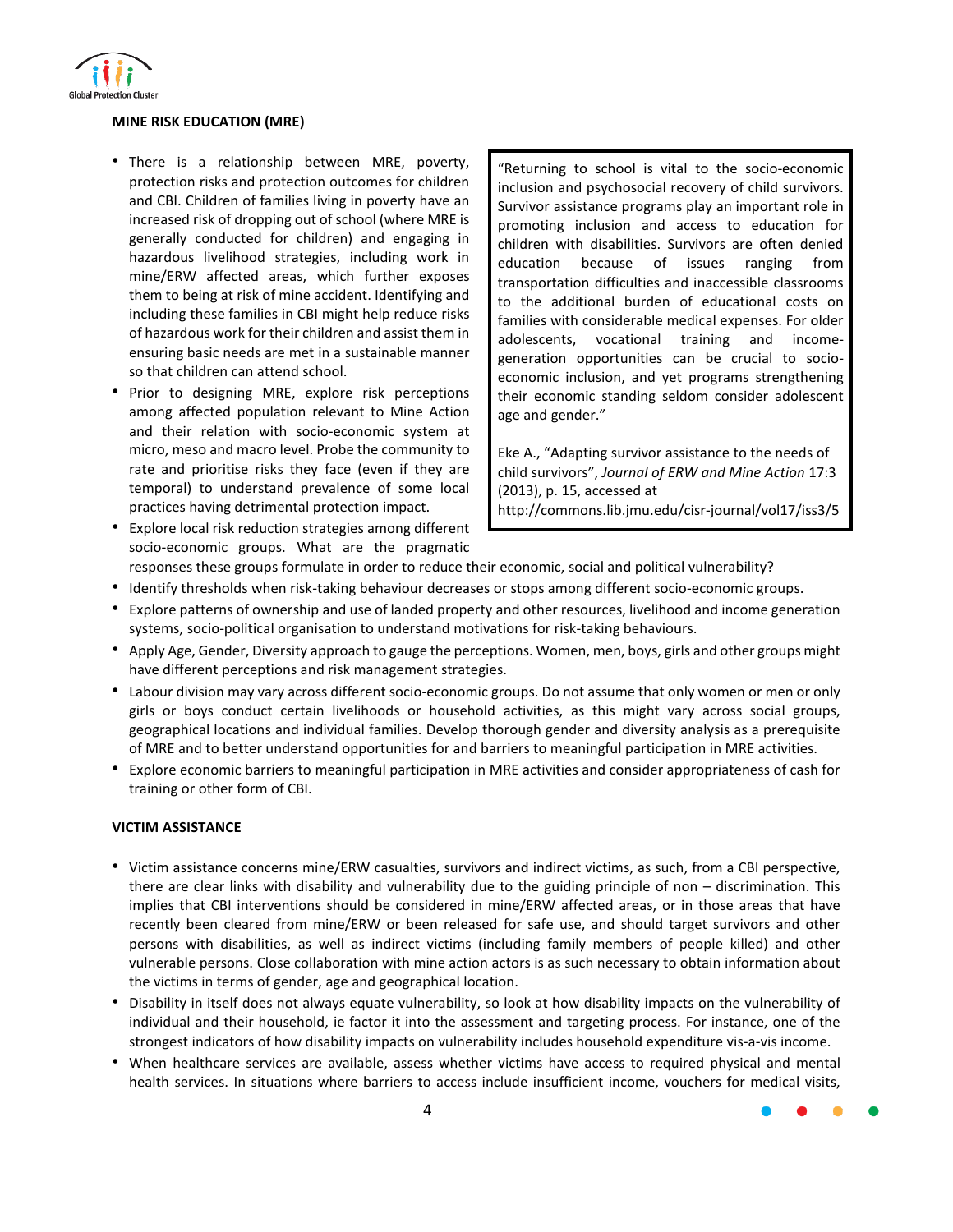

prescription medicines, and rehabilitation services will facilitate access and ensure that the CBI expenditure is aligned with programmatic priorities. If a programme outcome aims to ensure that victims regularly access services to improve physical and mental health outcomes, making CBI's conditional on attendance at appointments might result in increased attendance rates and improved health outcomes for beneficiaries.

- Explore local perceptions and understandings of disability, including differences in perceptions between different forms and the origin of the impairment. For instance, in many contexts, children born disabled may be associated with negative stereotypes. Although disabled war veterans or mine survivors may be less exposed to social stigma, levels of their social inclusion may vary because of limited participation in workforce, particularly in agrarian societies which usually require intense labour.
- Apply Age, Gender, Diversity approach to gauge the perceptions. Women, men, boys, girls and other groups living with disability might have different experiences and face different barriers to assistance. Their

"Yim Samon had learned carpentry skills before a mine took his right hand. Once recovered, he decided to use his carpentry skills to make a living and adapted his tools so they could be tied to his arm. However, his neighbors did not use his services. Therefore, he supplemented his revenue (and that of his growing family) by farming. Despite the challenges, Samon continued working in carpentry and became more competitive after receiving business training through the TIGA [livelihoods] project. At the same time, awareness activities on the rights and capacities of persons with disabilities were launched. After a while, the community acknowledged the quality of Samon's work and his honesty, and he is now a respected carpenter."

Muñoz W., "Victim assistance and Inclusive livelihoods", *Journal of ERW and Mine Action* 15:2 (2011), pp. 1-6, accessed at [http://www.jmu.edu/cisr//journal/15.2/](http://www.jmu.edu/cisr/journal/15.2/)

standpoints shall inform the victim assistance approach. For instance, in some contexts, women injured by mines may be at heighten risk of divorce and abandonment by their spouses which may subsequently lead to stigma as a single female, economically responsible for their households with additional set of socio-economic challenges.

- Explore community-based support systems, labour division, roles and responsibilities of disabled members of society at micro, meso and macro level and build the victim assistance approach on that.
- Make your programme accessible to mine survivors and persons living with other forms of disability. If consultation and sensitisation do not take into consideration hearing or visual impairments but focuses on physical impairments only it may mitigate the uptake of beneficiary registration into programme.
- Utilising locally available human resources, services and opportunities is of the utmost importance. Explore existing mine survivors support organisations and networks and how they can be supported through CBI.
- A programme that supports mine survivors through tailor-made and context-specific cash intervention can address economic exclusion people with disability may usually face, ie through Multi-Purpose Cash, cash grant to start own enterprise, cash or voucher for vocational training, purchase of income-generation assets or alike.
- Do not assume that persons living with disability cannot work. Impairment itself may not always be the main obstacle in leading functional life. Cash for work programmes can encourage inclusion of persons living with disability in a workforce if they are meaningfully involved in the design of the programme and their preferences on tasks are taken into consideration.

## **CLEARANCE**

- Consider implementing integrated programmes that do not focus solely on mine clearance but have a holistic and sustainable approach. Consider, for instance a joint programming which integrates elements of livelihoods (including unconditional cash transfers), community safety, youth engagement, mine/ERW risk education and aims to promote stability and strengthen resilience among those affected by conflict and displacement.
- Mine clearance can contribute to providing solutions and remedies for displaced persons. For instance in Colombia, mine action and Land Restitution Unit of the local government joined hands to ensure that areas prioritised for restitution to returning IDP's are clear of mines. Integrated programming that includes elements of mine clearance and infrastructure rehabilitation (including housing) through conditional (cash for work),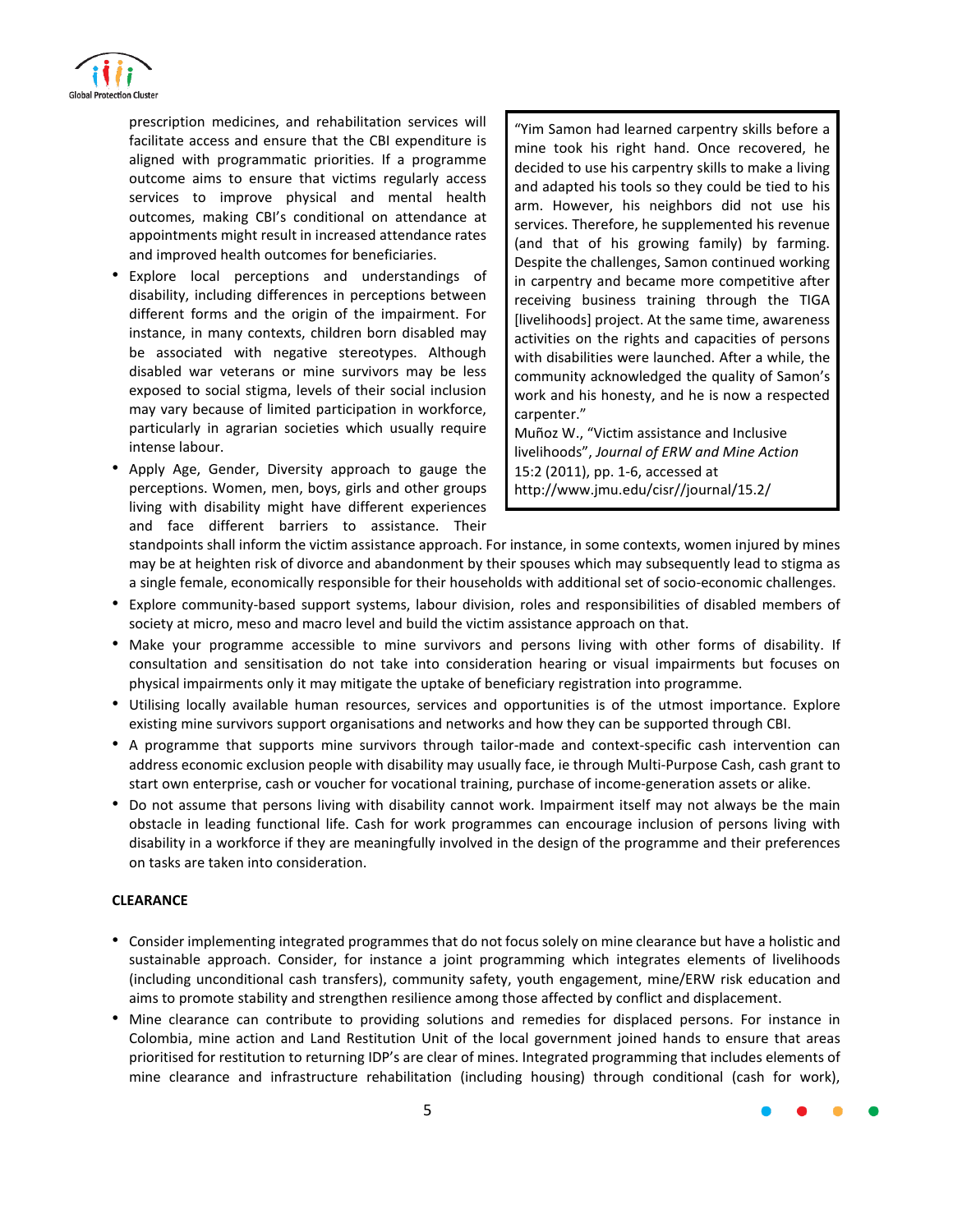

unconditional or other forms of cash transfers and is closely coordinated with entities responsible for organised IDP return can strengthen the likelihood of sustainable solutions.

• The safety of the people, including affected population, should take precedence. Prior to establishing any activities that may bring beneficiaries into an area, the location and surrounding areas must have a threat and explosive hazard risk assessment carried out. If structures are to be built or anything driven into the ground, a surface and sub-surface search should be conducted and the area signed over to appropriate authorities or organisations prior to starting activities.